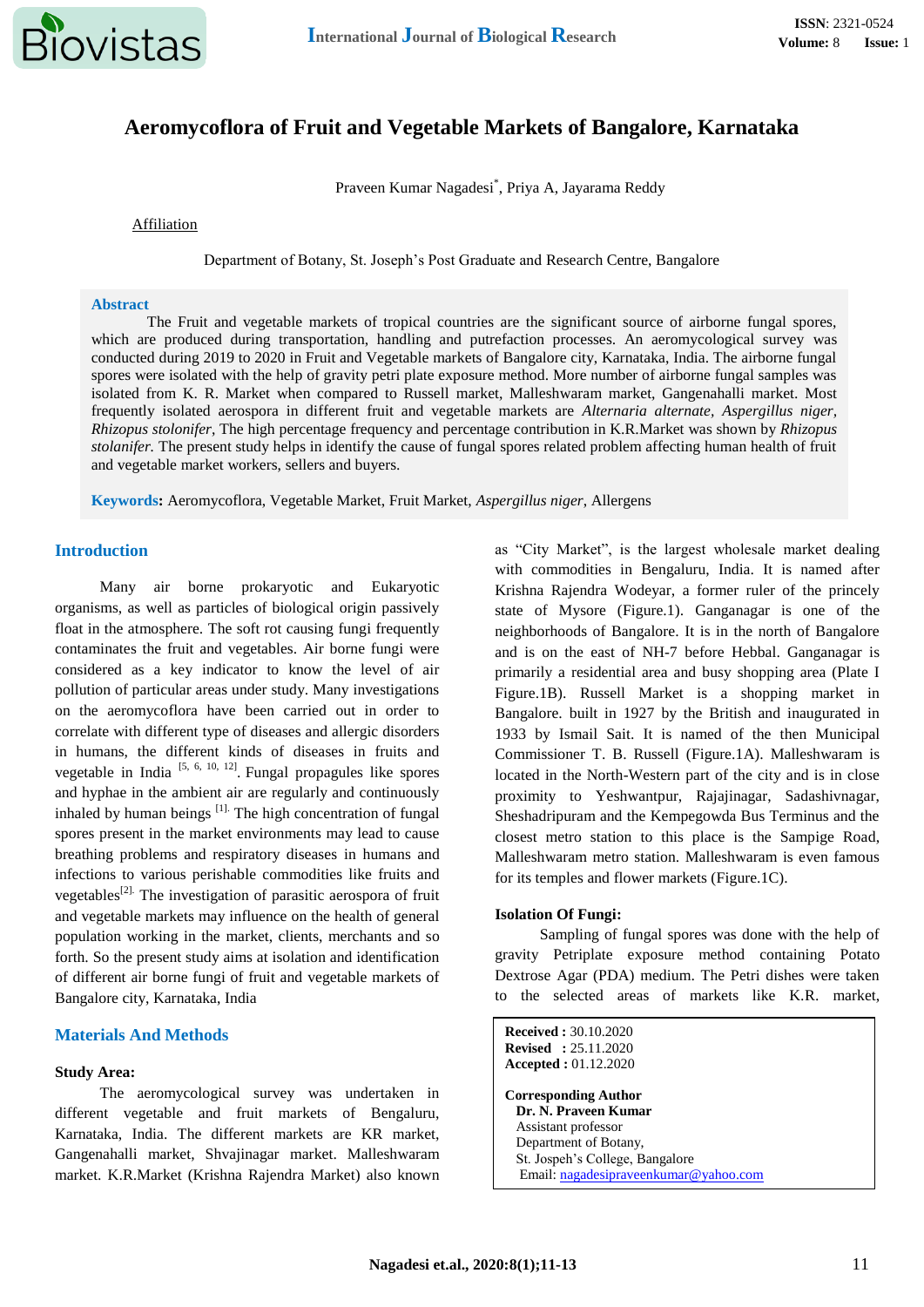Gangenahalli market, Russel market and Malleshwaram market. The isolation of air borne fungi was done during 2019 to 2020. Samples were taken in the busy hours like 8.30 to 10:30am. 12:30 to 1:30pm and 4:30 to 7:30pm. Three Petri dishes were exposed to the air for 10 min at each area of different markets and brought to the laboratory. The Petri plates containing the airborne spore were incubated for 3 to 7 days in BOD incubator. The percentage frequency and percentage contribution of the total fungal flora were assessed / calculated by the following formula  $^{[4]}$ .

## **% Frequency** = (No of observations in which a species appeared / total no of observations) X 100

**% Contribution** = Total No of colonies of species in all observations taken together / Total no of colonies in all the species X 100

#### **Identification Of Fungal Strains:**

The fungal colonial features were studied based on the morphological features of the fungi by using compound microscope. The determination of the morphological structures of fungi was carried out after being mounted in lactophenol and cotton blue stain covered with cover slip. The fungal types were identified and. The species identification was done on the basis of micro and macro morphology; and reverse and surface coloration of colonies grown on the PDA media. The fungi were identified up to genus level and in some cases up to species level <sup>[3]</sup>.



Figure.1: A) Vegetable shop present in Russel market with markets of Bangalore seller; B) different vegetable shops of Gangenahalli Market; C) vegetable shops in Malleshwaram Market along with sellers and purchasers; D) Fruit shops in the K R Market along with purchasers

## **Results**

The present work was aimed at determining the fungal flora, their identification, concentration and diversity on the Fruit and Vegetable markets of Bangalore, Karnataka, India has good number of fungal spores in air. The dominance of *Aspergillus niger, Alternaria alternate* and *Rhizopus stolonifer* had been frequently isolated in this investigation (Figure.2. A, B, C, D). The high percentage frequency and percentage contribution in Malleshwaram markets was shown by *Rhizopus stolanifer* & *A. niger*. The high precentage frequency and percentage contribution near Russel Market was shown by *Alternaria alternata*. The high percentage frequency and percentage contribution in K. R. Market was shown by *Rhizopus stolanifer* (Table 1).

| SI.<br>N <sub>0</sub> | Name of the<br><b>Market</b> | Isolate No.    | Fungi                    | Percentage<br>Frequency | Contribution<br>Percentage |
|-----------------------|------------------------------|----------------|--------------------------|-------------------------|----------------------------|
| 1.                    | Malleshwaram                 | 15             | Aspergillus<br>niger     | 23.07                   | 4.34                       |
| 2.                    | Malleshwaram                 | 10             | Alternaria<br>alternata  | 15.38                   | 2.89                       |
| 3                     | Malleshwaram                 | 12             | Mucorra<br>cemosus       | 18.46                   | 3.47                       |
| $\overline{4}$        | Malleshwaram                 | 18             | Rhizopus<br>stolonifer   | 27.69                   | 5.21                       |
| 5                     | Malleshwaram                 | 10             | Rhizopus<br>arrhizus     | 15.38                   | 2.89                       |
| 6                     | Russel                       | 31             | Alternaria<br>alternata  | 30.39                   | 8.98                       |
| 7                     | Russel                       | 22             | Aspergillus<br>niger     | 21.5                    | 6.37                       |
| 8                     | Russel                       | 26             | Rhizopus<br>stolonifer   | 25.49                   | 7.53                       |
| 9                     | Russel                       | 23             | Rhizopus<br>arrhizus     | 22.54                   | 6.66                       |
| 10                    | K.R. Market                  | 10             | Aspergillus<br>niger     | 6.2                     | 2.89                       |
| 11                    | K.R. Market                  | 24             | Aspergillus<br>fumigatus | 14.9                    | 6.95                       |
| 12                    | K.R. Market                  | 34             | Alternaria<br>solani     | 21.11                   | 9.85                       |
| 13                    | K.R. Market                  | 31             | Chaetomium<br>globosum   | 19.25                   | 8.98                       |
| 14                    | K.R. Market                  | 18             | Mucorra<br>cemosus       | 11.18                   | 5.21                       |
| 15                    | K.R. Market                  | 44             | Rhizopus<br>stolonifer   | 27.32                   | 12.75                      |
| 16                    | Gangenahalli                 | 9              | Aspergillus<br>niger     | 52.94                   | 2.60                       |
| 17                    | Gangenahalli                 | $\overline{c}$ | Rhizopus<br>stolonifer   | 11.76                   | 0.57                       |
| 18                    | Gangenahalli                 | 6              | <b>Mucor</b><br>hiemalis | 35.29                   | 1.73                       |

**Table.1:** Different Fungal colonies isolated from different

The genera of airborne fungal spores such as *Alternaria, Aspergillus, Fusarium* and *Cladosporium* are found throughout the world $[8]$ . In the present study also the *Alternaria* and *Aspergillus* genera was isolated from fruit and vegetable markets of Bangalore. The spores and fungal propagules were the major components in the fruit and vegetable market of Kolar District, Karnataka. The *Aspergillus* species colonies were highest in both the study area followed by *Penicillium* and least colonies were